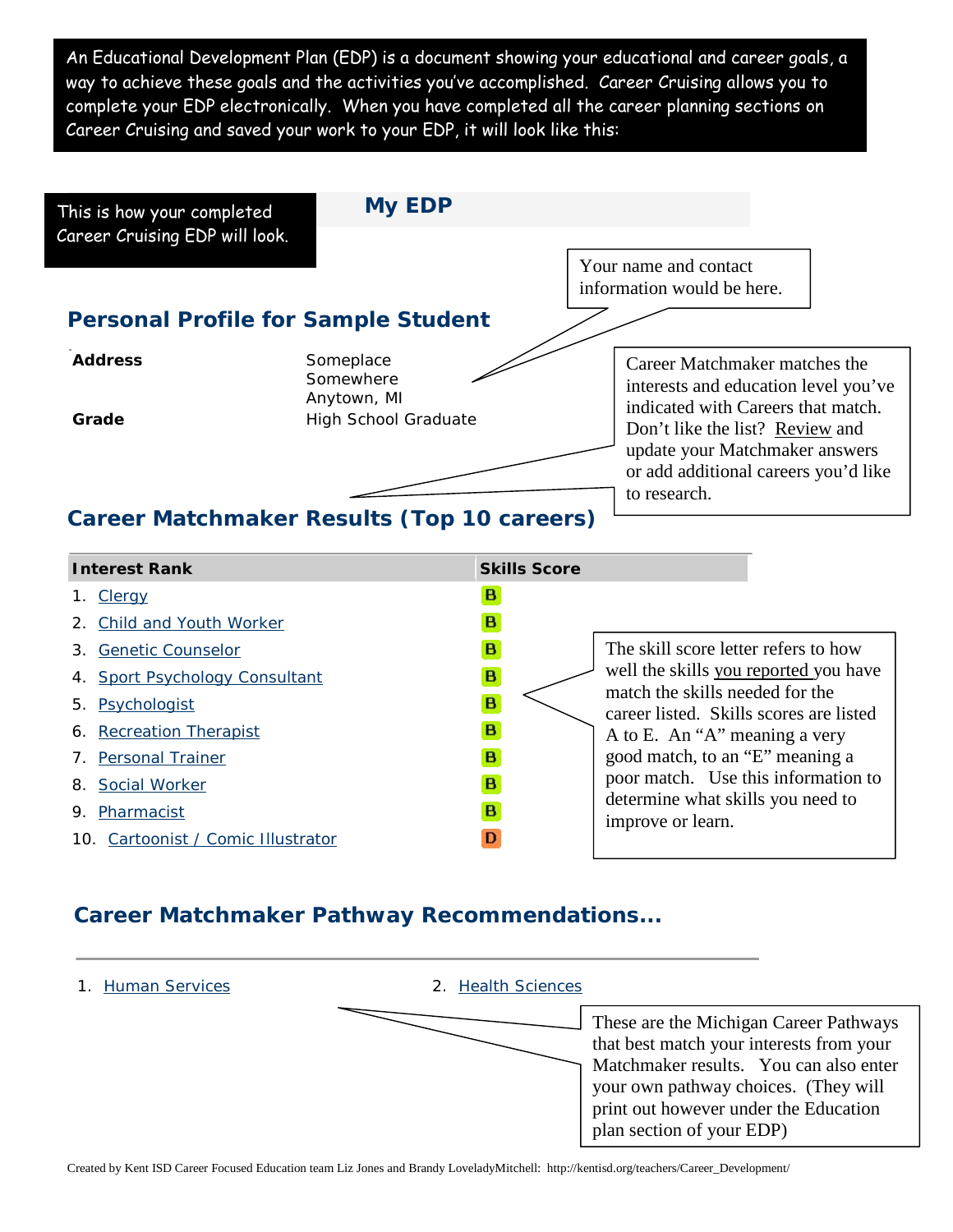## **Other Assessments**

#### **ACT Explore**

| Date Completed: Apr 2005 |
|--------------------------|
| <b>English: 20</b>       |
| <b>Math: 18</b>          |
| <b>Reading: 20</b>       |
| Science: 22              |
| Composite: 20            |

Each time you take a test such as EXPLORE, PLAN, MME or any others, you can update your scores in your EDP. The score kept will be the most recent you entered.

### **ACT Plan**

T

Date Completed: Mar 2006 **English:** 22 **Math:** 20 **Reading:** 20 **Science:** 22 **Composite:** 21

### **Learning Styles**

Date Completed: Oct 2006 **1.** Kinesthetic

### **Careers that Interest Me**

| Career                              |                                                                                                                                                                                                                                    | Comment                                                                        |  |
|-------------------------------------|------------------------------------------------------------------------------------------------------------------------------------------------------------------------------------------------------------------------------------|--------------------------------------------------------------------------------|--|
| <b>Bed and Breakfast Proprietor</b> |                                                                                                                                                                                                                                    | This sounds fun, but a lot of work!                                            |  |
| <b>Rehabilitation Counselor</b>     |                                                                                                                                                                                                                                    | Not sure I'd like this, but it is in human<br>service field of counseling too. |  |
| School Counselor                    |                                                                                                                                                                                                                                    | I like how this career matches my work<br>values                               |  |
|                                     | Knowing the careers that you're interested in is an<br>important part of your career journey. You can save<br>the careers that interest you in your EDP and add<br>comments to help you remember what you liked or<br>didn't like. |                                                                                |  |

 $\overline{\phantom{a}}$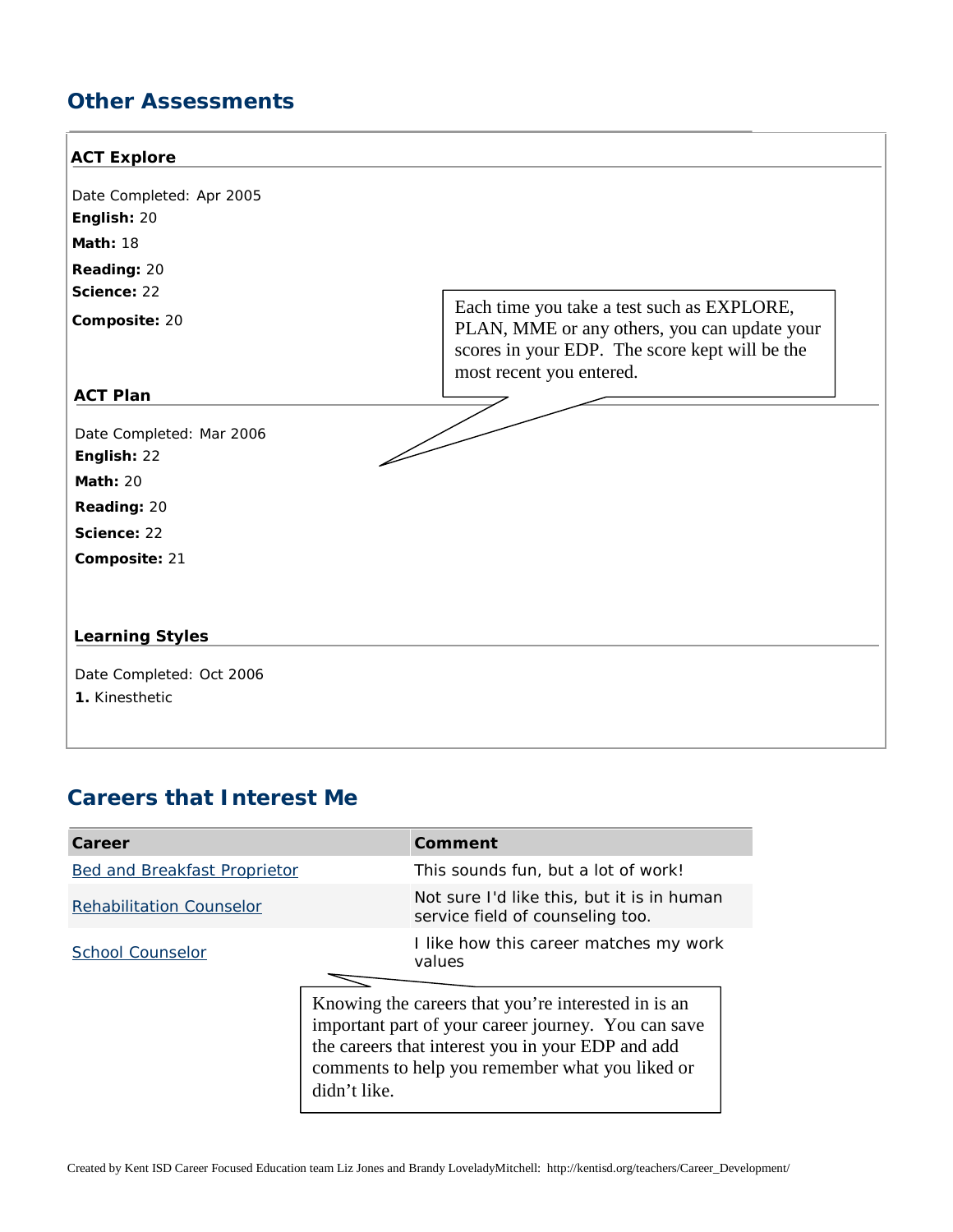# **Schools that Interest Me**



# **Education Plan**

| GRADE 9             | TOTAL CREDITS: 0.50                                                                                                                                                                                                                                                                                                                                                           |        |             |             |  |
|---------------------|-------------------------------------------------------------------------------------------------------------------------------------------------------------------------------------------------------------------------------------------------------------------------------------------------------------------------------------------------------------------------------|--------|-------------|-------------|--|
| Course              | Credit                                                                                                                                                                                                                                                                                                                                                                        | Length | <b>Type</b> | <b>Mark</b> |  |
| Ceramics 1          | 0.50                                                                                                                                                                                                                                                                                                                                                                          |        | Elective    |             |  |
| English 9           |                                                                                                                                                                                                                                                                                                                                                                               |        | Required    |             |  |
| Mathematics Grade 9 |                                                                                                                                                                                                                                                                                                                                                                               |        |             |             |  |
|                     | This section of your EDP helps you keep track of your classes<br>and graduation requirements. It allows you to list all of the<br>classes at your school that you plan to take from $7th - 8th$ or 9 -<br>$12th$ grade. The best part is you can change and update it<br><b>every year!</b> If you entered your own career pathway choice(s),<br>it would be listed here too. |        |             |             |  |

# **Career Planning Activities**

| Feb 2005 - Feb 2006 | Job shadowing program<br><b>JA Job Shadow</b>                                                                                                                                                                                                                         |  |  |
|---------------------|-----------------------------------------------------------------------------------------------------------------------------------------------------------------------------------------------------------------------------------------------------------------------|--|--|
|                     | Wow! I thought I'd like being a counselor, but there's a lot<br>of paperwork!                                                                                                                                                                                         |  |  |
| Jan 2004 - Jan 2004 | Attend a career/job fair<br><b>XYZ Career Fair</b>                                                                                                                                                                                                                    |  |  |
|                     | Really cool to see all the people and talk with them about<br>their jobs!                                                                                                                                                                                             |  |  |
|                     | Participating in career planning activities help you determine if you<br>like the Career Pathway you've chosen. If you liked the activity,<br>chances are you are on the right path. Didn't like the activity?<br>Explore or research another career area or pathway. |  |  |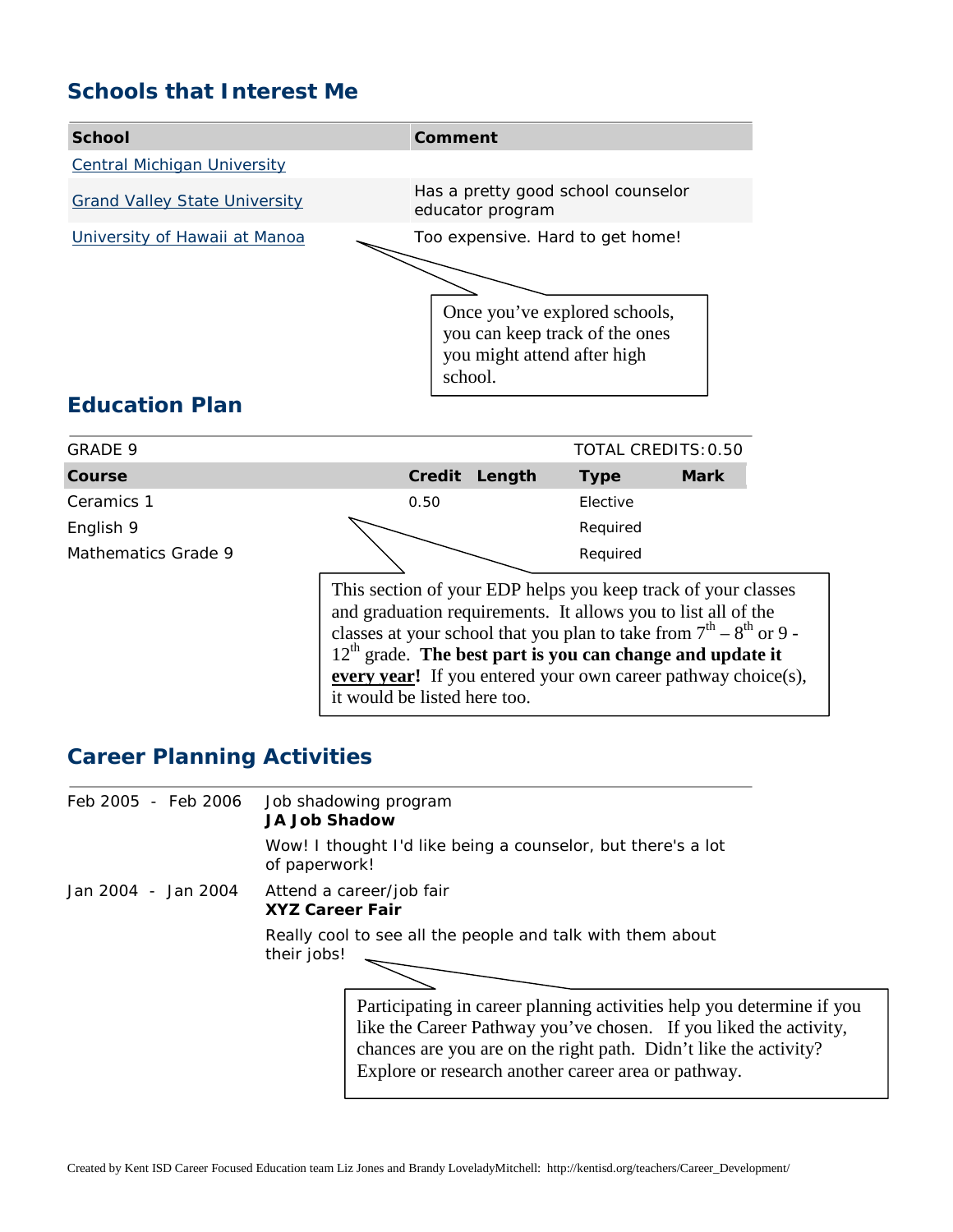# **Post-Secondary Goals**

| <b>Career Goals - Career Pathway Interests</b>                                                                                                                    |         |                                                                                                                                                               |  |  |
|-------------------------------------------------------------------------------------------------------------------------------------------------------------------|---------|---------------------------------------------------------------------------------------------------------------------------------------------------------------|--|--|
| 1st Choice: Human Services                                                                                                                                        |         |                                                                                                                                                               |  |  |
| 2nd Choice: Arts & Communication                                                                                                                                  |         |                                                                                                                                                               |  |  |
| <b>Career Goals - Careers that Interest Me</b>                                                                                                                    |         |                                                                                                                                                               |  |  |
| 1st Choice: School Counselor                                                                                                                                      |         | This section lists the pathway, career and                                                                                                                    |  |  |
| 2nd Choice: High School Teacher                                                                                                                                   |         | educational goals you plan to complete after<br>high school. It also lists possible financial                                                                 |  |  |
| 3rd Choice:                                                                                                                                                       |         | plans. Education and training after high                                                                                                                      |  |  |
| <b>Educational Goals - Level of Education</b>                                                                                                                     |         | school can be very expensive especially if                                                                                                                    |  |  |
| <b>Educational Goals - Schools that Interest Me</b>                                                                                                               |         | you don't have a plan.                                                                                                                                        |  |  |
| 1st Choice: Central Michigan University                                                                                                                           |         |                                                                                                                                                               |  |  |
| 2nd Choice: Grand Valley State University                                                                                                                         |         |                                                                                                                                                               |  |  |
| 3rd Choice:                                                                                                                                                       |         |                                                                                                                                                               |  |  |
| <b>Financial Plans</b>                                                                                                                                            |         |                                                                                                                                                               |  |  |
| Merit Scholarship                                                                                                                                                 |         |                                                                                                                                                               |  |  |
| Working / Work-Study                                                                                                                                              |         |                                                                                                                                                               |  |  |
| Parents / Family                                                                                                                                                  |         |                                                                                                                                                               |  |  |
|                                                                                                                                                                   |         | Writing out your goals and actionable steps will                                                                                                              |  |  |
|                                                                                                                                                                   |         | help you to check your progress toward achieving                                                                                                              |  |  |
| Short & Long Term Goals.                                                                                                                                          | them.   |                                                                                                                                                               |  |  |
| <b>Short Term</b><br>To finish High School in 2007 with a 3.5 or higher GPA.<br>Goals<br><b>Long Term Goals</b> To complete a Masters in Guidance and Counseling. |         |                                                                                                                                                               |  |  |
| <b>Extracurricular Activities</b>                                                                                                                                 |         |                                                                                                                                                               |  |  |
| Mar 2005 - Sep 2005                                                                                                                                               |         | Golf                                                                                                                                                          |  |  |
| <b>Skills and Abilities</b>                                                                                                                                       |         | Sometimes your extracurricular activities are a clue to<br>your interests and possible career goals. "Do what you<br>love and never work a day in your life." |  |  |
| <b>Skill</b>                                                                                                                                                      | Comment |                                                                                                                                                               |  |  |
| Able to multitask                                                                                                                                                 |         |                                                                                                                                                               |  |  |
| Committed                                                                                                                                                         |         | Identifying and listing your skills and abilities                                                                                                             |  |  |
| Good communicator                                                                                                                                                 |         | helps you determine if your career goal is                                                                                                                    |  |  |
| Independent                                                                                                                                                       |         | realistic.                                                                                                                                                    |  |  |
| Problem-solver                                                                                                                                                    |         | Listing awards $&$ certificates helps identify<br>your strengths. Use this information on                                                                     |  |  |
| Created by Kent ISD Career Focused Education team Liz Jones                                                                                                       |         | future job interviews.                                                                                                                                        |  |  |